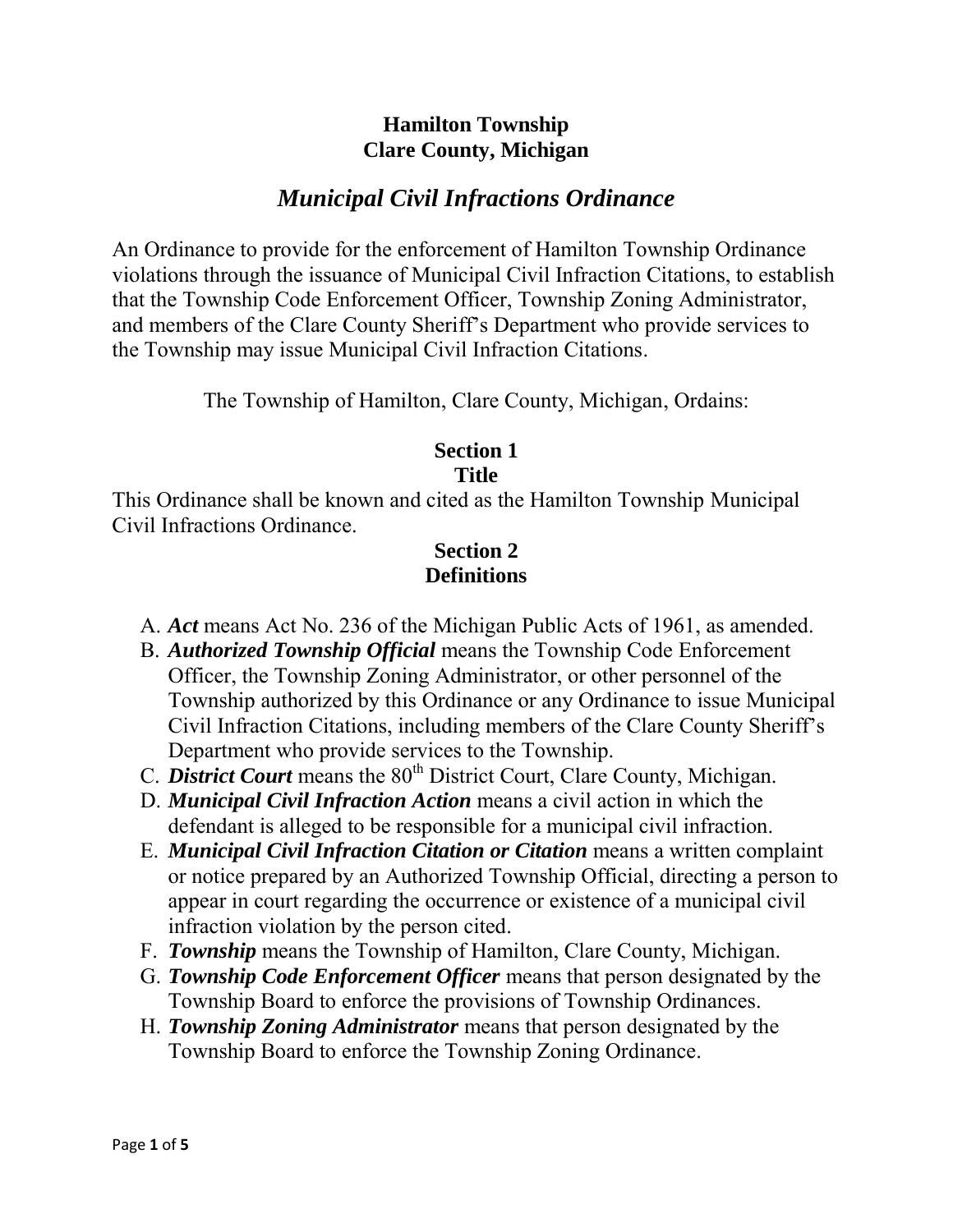# **Section 3 Municipal Civil Infraction Action; Commencement:**

A Municipal Civil Infraction Action may be commenced upon the issuance by an Authorized Township Official of a Municipal Civil Infraction Citation directing the alleged violator to appear in District Court.

#### **Section 4 Municipal Civil Infraction Citations; Issuance and Service**

Municipal Civil Infraction Citations shall be issued and served by Authorized Township Officials as follows:

- A. The time for appearance specified in a Citation shall be within a reasonable time after the Citation is issued.
- B. The place for appearance specified in a Citation shall be the  $80<sup>th</sup>$  District Court.
- C. Each Citation shall be numbered consecutively and shall be in a form approved by the state court administrator. The original Citation shall be filed with the District Court. Copies of the Citation shall be retained by the Township and issued to the alleged violator as provided by Section 8705 of the Act.
- D. A Citation for a municipal civil infraction signed by an Authorized Township Official shall be treated as made under oath if the violation alleged in the citation occurred in the presence of the official signing the complaint and if the citation contains the following statement immediately above the date and signature of the official: "I declare under the penalties of perjury that the statements above are true to the best of my information, knowledge, and belief."
- E. An Authorized Township Official who witnesses a person commit a municipal civil infraction shall prepare and subscribe, as soon as possible and use as completely as possible, an original and required copies of the citation.
- F. An Authorized Township Official may issue a Citation to a person if
	- 1) based upon investigation, the official has reasonable cause to believe that the person is responsible for municipal civil infraction; or
	- 2) based upon investigation of a complaint by someone who allegedly witnessed the person commit a municipal civil infraction, the Authorized Township Official has reasonable cause to believe that the person is responsible for an infraction and if the prosecuting attorney or Township attorney approves in writing the issuance of the Citation.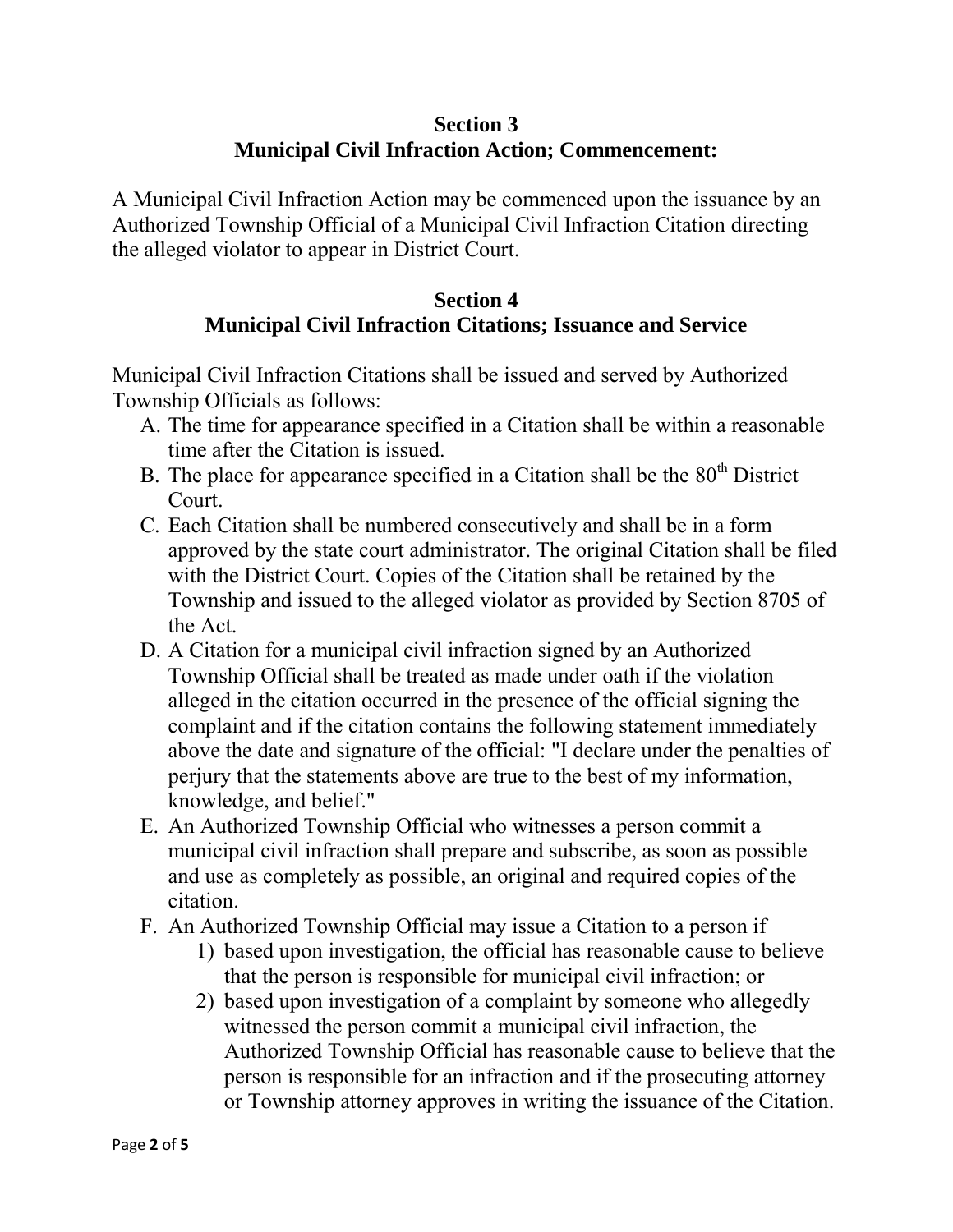- G. Municipal Civil Infraction Citations shall be served by an Authorized Township Official as follows:
	- 1) Except as provided By Section 4 (G)2, an Authorized Township Official shall personally serve a copy of the citation upon the alleged violator.
	- 2) If the Municipal Civil Infraction Action involves the use or occupancy of land, a building, or other structure, a copy of the Citation does not need to be personally served upon the alleged violator, but may be served upon an owner or occupant of the land, building or structure by posting a copy on the land or attaching a copy to the building structure. In addition, a copy of the Citation shall be sent by certified mail to the owner of the land, building, or structure at the owners last known address.

# **Section 5 Municipal Civil Infraction Citations; Contents**

- A. A Municipal Civil Infraction Citation shall contain
	- 1) A description of the violation;
	- 2) the name and address of the alleged violator; and
	- 3) the place where the alleged violator shall appear in court; and
	- 4) the telephone number of the court, and the time at or by which the appearance shall be made and
	- 5) the address of the  $80<sup>th</sup>$  District Court.
- B. The Citation shall inform the alleged violator that he or she may do one of the following:
	- 1) Admit responsibility for the municipal civil infraction by mail, in person, or by representation, at or by the time specified for appearance.
	- 2) Admit responsibility for the municipal civil infraction "with explanation" by mail by the time specified for appearance or, in person, or by representation.
	- 3) Deny responsibility for the municipal civil infraction by doing either of the following:
		- a) Appearing in person for an informal hearing before a judge or District Court magistrate, without the opportunity of being represented by an attorney, unless a formal hearing before the judge is requested by the Township.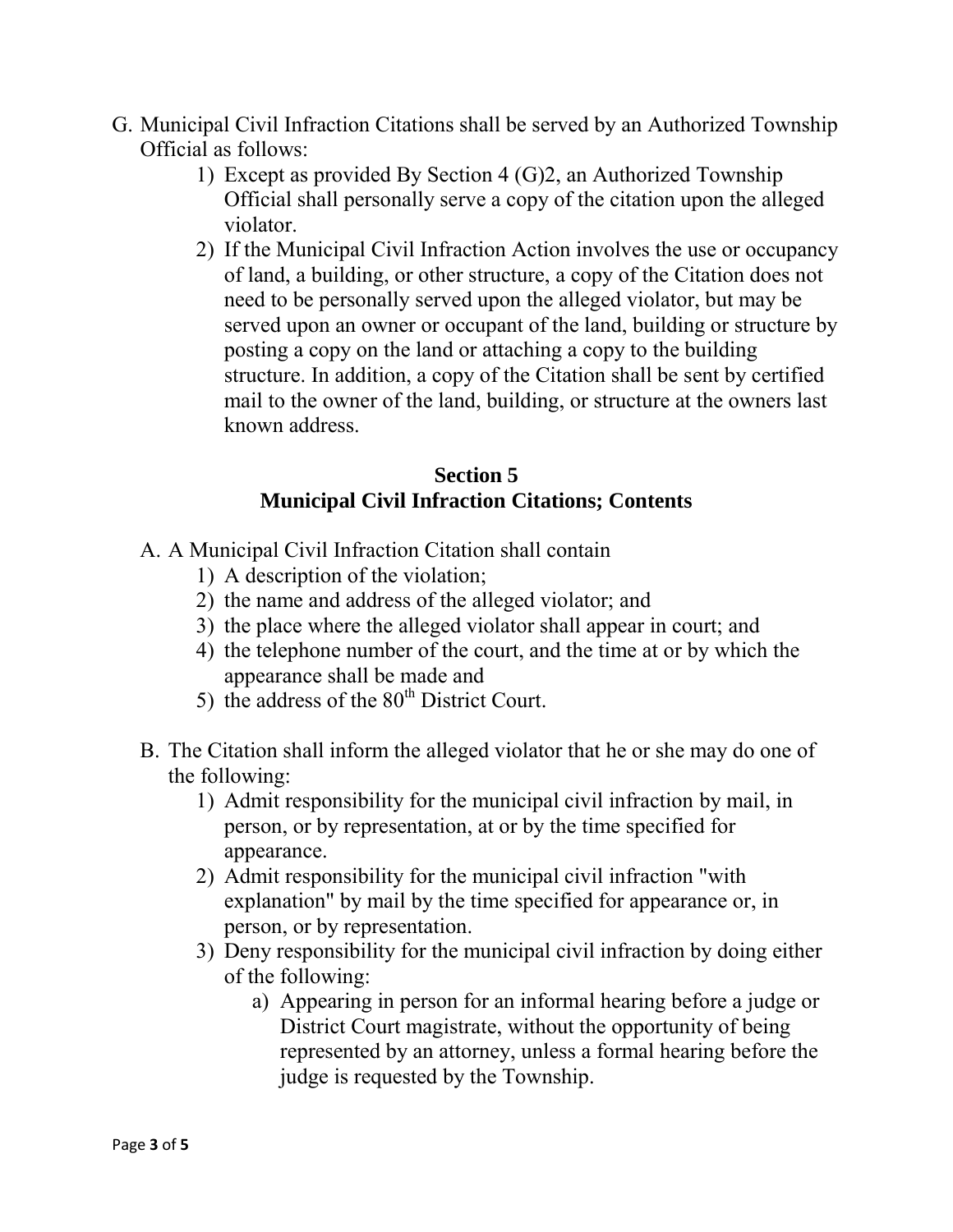- b) Appearing in court for formal hearing before a judge, with the opportunity of being represented by an attorney.
- C. The citation shall also inform the alleged violator of all of the following:
	- 1) That if the alleged violator desires to admit responsibility "with explanation" in person or by representation, the alleged violator must apply to the court in person, by mail, by telephone, or by representation within the time specified for appearance and obtain a scheduled date and time for an appearance.
	- 2) That if the alleged violator desires to deny responsibility, the alleged violator must apply to the court in person, by mail, by telephone, or by representation within the time specified for appearance and obtain a scheduled date and time to appear for a hearing, unless a hearing date is specified on the Citation.
	- 3) That a hearing shall be an informal hearing unless a formal hearing is requested by the alleged violator or the Township.
	- 4) That at an informal hearing that the alleged violator must appear in person before a judge or the District Court magistrate, without the opportunity of being represented by an attorney.
	- 5) That at a formal hearing the alleged violator must appear in person before judge with the opportunity of being represented by an attorney.
- D. The Citation shall contain a notice in boldfaced type that the failure of the alleged violator to appear within the time specified in the Citation or at the time scheduled for hearing or appearance is a misdemeanor and will result in entry of a default judgment against the alleged violator On the Municipal Civil Infraction Citation.

# **Section 6 Schedule of Civil Fines/Costs**

Unless a different schedule of civil fines is provided for by an applicable ordinance, the civil fines payable upon admissions of responsibility by person served with Municipal Civil Infraction Citations shall not exceed five – hundred(500.00) dollars per violation. On matters that proceed in the District Court, attorney's fees may be assessed in an amount of up to 500(\$500. 00) per violation.